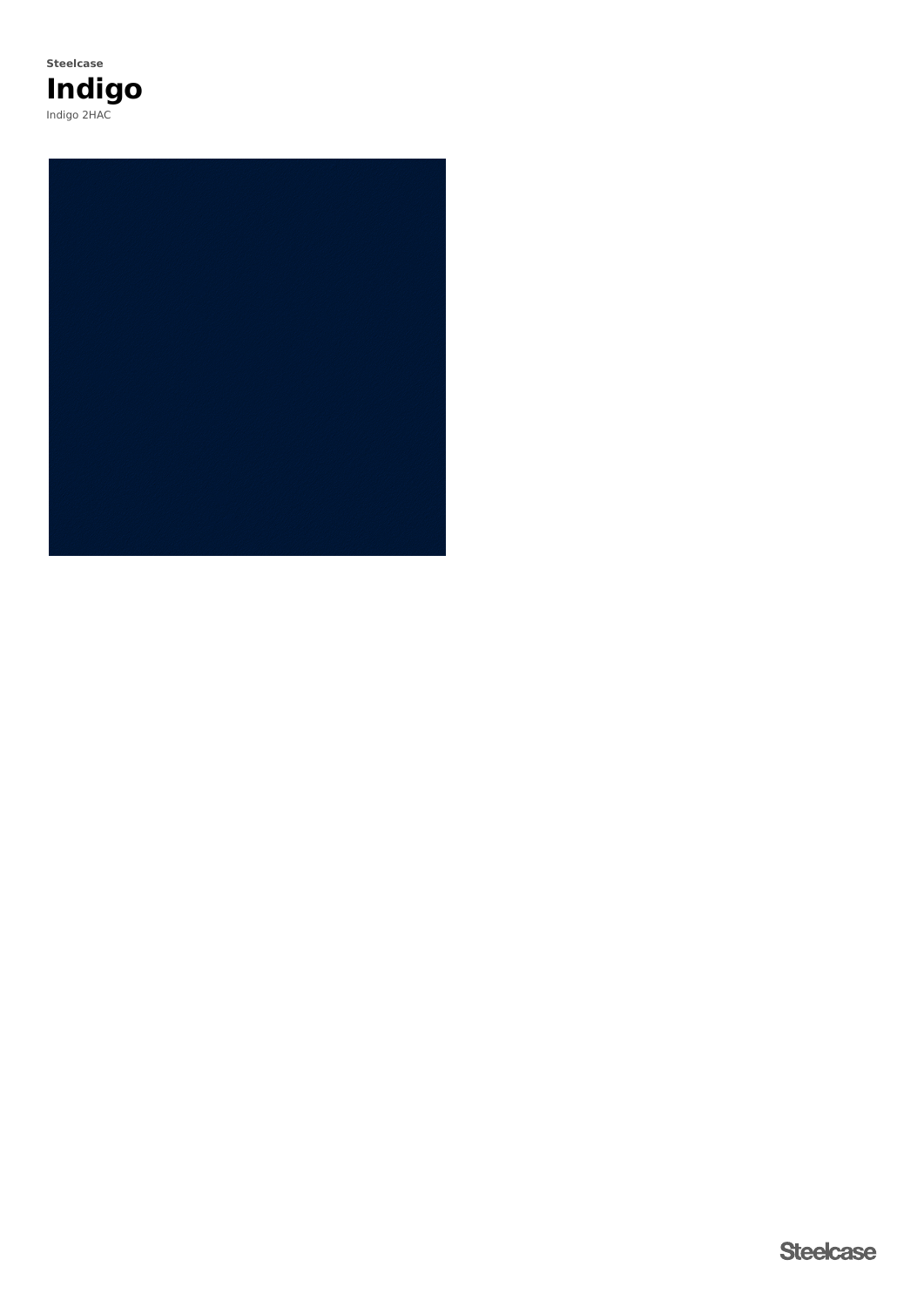## **HIGH-PRESSURE LAMINATE**

| <b>Material Type</b>       | High-Pressure Laminate, Laminate                           |  |  |
|----------------------------|------------------------------------------------------------|--|--|
| <b>Price</b>               | Laminate 1                                                 |  |  |
| <b>Offering</b>            | <b>Standard Surfaces</b>                                   |  |  |
| <b>Brand</b>               | Steelcase, Steelcase Health, Coalesse, West Elm, Orangebox |  |  |
| <b>Global Availability</b> | Americas                                                   |  |  |
| Design                     | Solid                                                      |  |  |